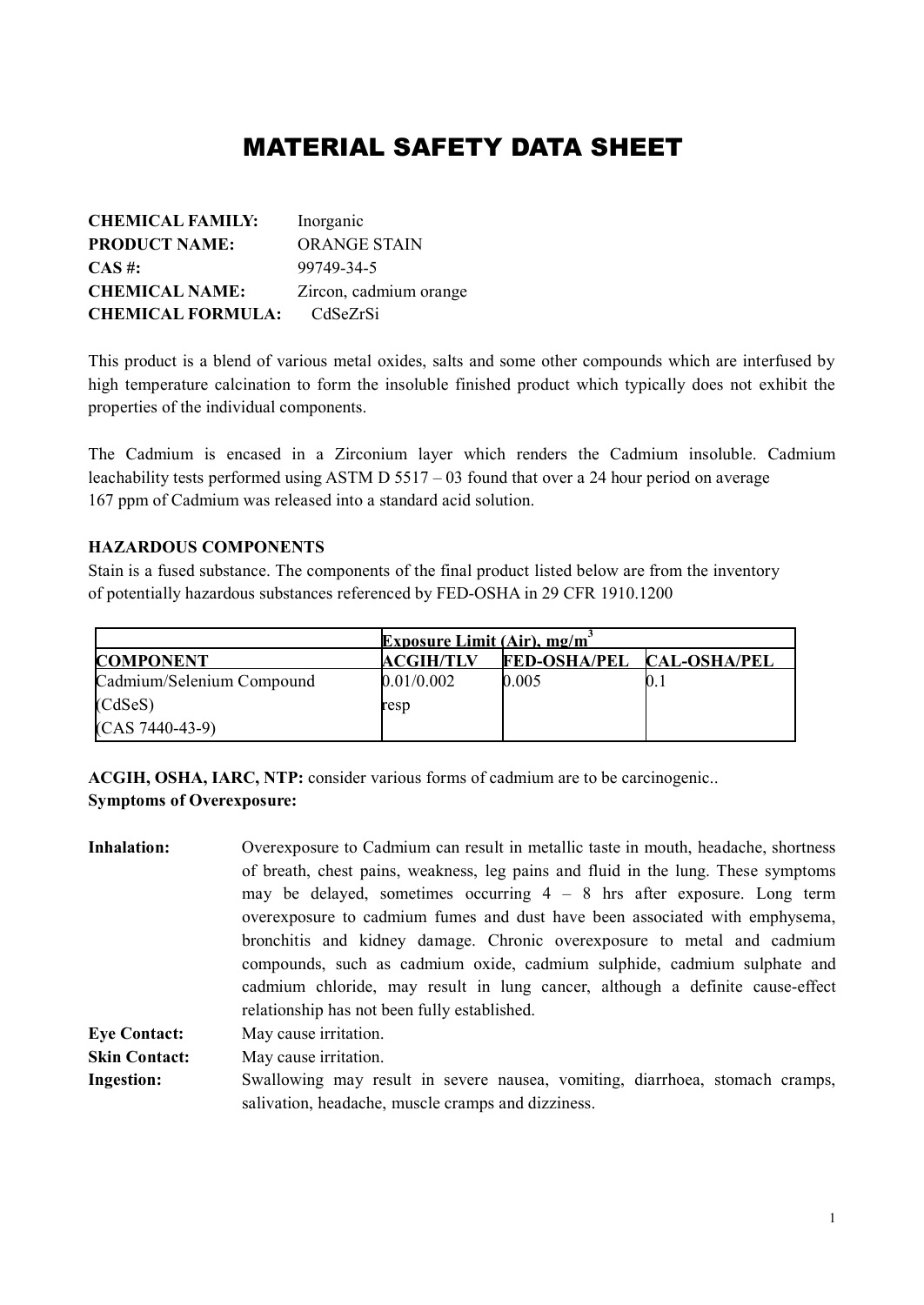| <b>Exposure Limit (Air), mg/m</b> |           |                                  |      |
|-----------------------------------|-----------|----------------------------------|------|
| <b>COMPONENT</b>                  | ACGIH/TLV | <b>FED-OSHA/PEL CAL-OSHA/PEL</b> |      |
| Silica, Crystalline $(SiO2)$      |           |                                  | 0.05 |
| $(CAS 14808-60-7)$                |           |                                  |      |

**ACGIH:** Not classifiable as a human carcinogen: Inadequate data on which to classify the agent in terms of carcinogenicity in humans/animals.

# **Symptoms of overexposure:**

| <b>Inhalation:</b>   | a) Prolonged exposure to respirable crystalline silica (quartz) can cause Silicosis,                                                                                        |  |  |
|----------------------|-----------------------------------------------------------------------------------------------------------------------------------------------------------------------------|--|--|
|                      | afibrosis (scarring) of the lungs. Silicosis may be progressive; it may lead to                                                                                             |  |  |
|                      | disability and death. Silicosis increases risk of Tuberculosis.                                                                                                             |  |  |
|                      | b) Inhaled from occupational sources is classified as carcinogenic to humans.                                                                                               |  |  |
|                      | c) There is evidence that exposure to respirable crystalline silica or that the disease                                                                                     |  |  |
|                      | Silicosis is associated with increased incidence of Scleroderma, an auto-immune                                                                                             |  |  |
|                      | disorder manifested by fibrosis (scarring) of the skin and internal organs.                                                                                                 |  |  |
|                      | d) There are several studies suggesting that exposure to respirable silica or that the<br>disease Silicosis is associated with the increased incidence of kidney disorders. |  |  |
|                      |                                                                                                                                                                             |  |  |
|                      | (Nephrotoxicity)                                                                                                                                                            |  |  |
| <b>Eye Contact:</b>  | May cause abrasions of the cornea.                                                                                                                                          |  |  |
| <b>Skin Contact:</b> | Not applicable.                                                                                                                                                             |  |  |
| <b>Ingestion:</b>    | Not applicable.                                                                                                                                                             |  |  |

|                          | <b>Exposure Limit (Air), mg/m<sup>2</sup></b> |                           |  |
|--------------------------|-----------------------------------------------|---------------------------|--|
| <b>COMPONENT</b>         | <b>ACGIH/TLV</b>                              | FED-OSHA/PEL CAL-OSHA/PEL |  |
| Zirconium Silicate (ZrO) | $10/5$ resp                                   | $15/5$ resp               |  |
| (CAS 1314.24.4)          |                                               |                           |  |
|                          |                                               |                           |  |

**ACGIH:** Not classifiable as a human carcinogen: Inadequate data on which to classify the agent in terms of carcinogenicity in humans/animals.

# **Symptoms of overexposure:**

| <b>Inhalation:</b>   | Acute inhalation to respirable dust which contains radioactive uranium, tohium and |
|----------------------|------------------------------------------------------------------------------------|
|                      | radium may cause lung cancer.                                                      |
| <b>Eye Contact:</b>  | May cause abrasions of the cornea.                                                 |
| <b>Skin Contact:</b> | Not applicable.                                                                    |
| Ingestion:           | Not applicable.                                                                    |

# **SARA III DATA**

This product contains the following component(s) that require reporting under section 313 of the Emergency Section of the Emergency Planning and Community Right-To-Know Act, also knows as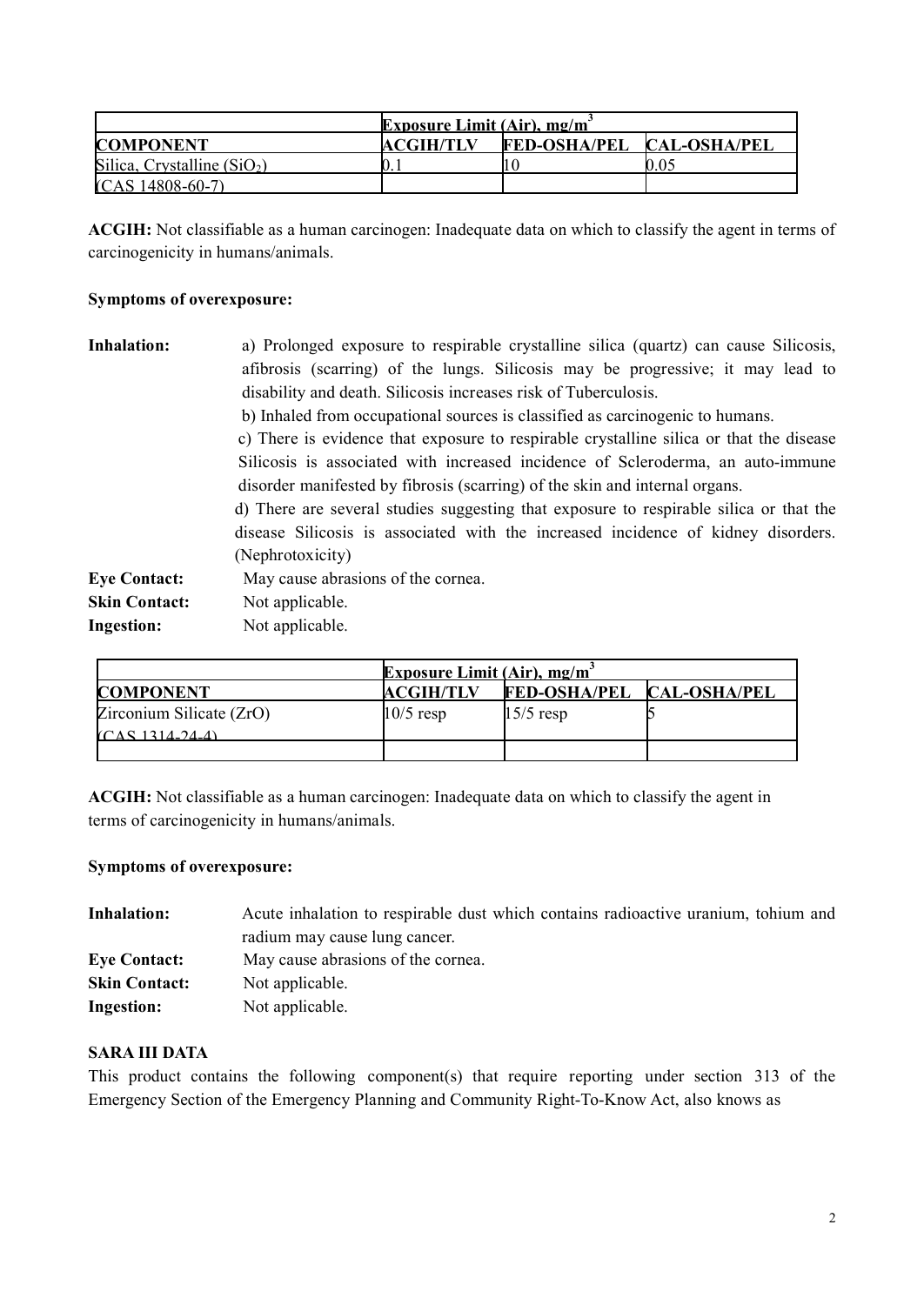Title III of the SARA and 40 CFR Part 372.

| <b>COMPONENT</b> | <b>PERCENT PRESENT</b> |
|------------------|------------------------|
| Cadmium Compound | $\sim$ 1.5 %           |

The percent reported is based on the theoretical composition of this Stain. **PHYSICAL DESCRIPTION/PROPERTIES:**

| <b>APPEARANCE:</b>            | Orange powder.   |
|-------------------------------|------------------|
| <b>ODOUR:</b>                 | None.            |
| <b>BOILING POINT:</b>         | Not Applicable   |
| <b>MELTING POINT:</b>         | $>600^{\circ}$ C |
| <b>VAPOUR PRESSURE:</b>       | Not Applicable   |
| <b>SPECIFIC GRAVITY:</b>      | $1.6 - 3.0$      |
| <b>SOLUBILITY IN WATER:</b>   | Negligible       |
| <b>VISCOSITY:</b>             | No Data          |
| pH:                           | Neutra           |
| <b>VOLATILE ORGANIC COMP:</b> | None             |

# **FIRE & EXPLOSION HAZARD**

| <b>FLASH POINT:</b>            | N/A         |
|--------------------------------|-------------|
| <b>FLAMMABLE LIMITES:</b>      | N/A         |
| <b>EXTINGUISHING MEDIA:</b>    | <b>None</b> |
| USUAL FIRE & EXPLOSION HAZARD: | None        |

## **REACTIVITY DATA**

| STABILITY:                               | <b>Stable</b>           |
|------------------------------------------|-------------------------|
| INCOMPATABILITY:                         | N/A                     |
| <b>HAZARDOUS DECOMPOSITION PRODUCTS:</b> | Avoid fumes form firing |
| <b>HAZARDOUS POLYMERISATION:</b>         | Will not occur          |

## **HEALTH HAZARD DATA**

#### **PRINCIPAL ROUTES OF ABSORPTION:** Inhalation and Ingestion

**EFFECTS OF OVER EXPOSURE:** Prolonged contact with stain dust can be very irritating to the eyes and/or skin. High dust levels can be irritating to the respiratory tract. Over exposure to dust may cause lung damage. With adequate ventilation, dust control and good personal hygiene, symptoms of over exposure should not occur. Ingestion of large amounts of stain may cause irritation of the gastrointestinal tract, nausea, vomiting and diarrhea. Advise regular medical monitoring of employees by a physician competent in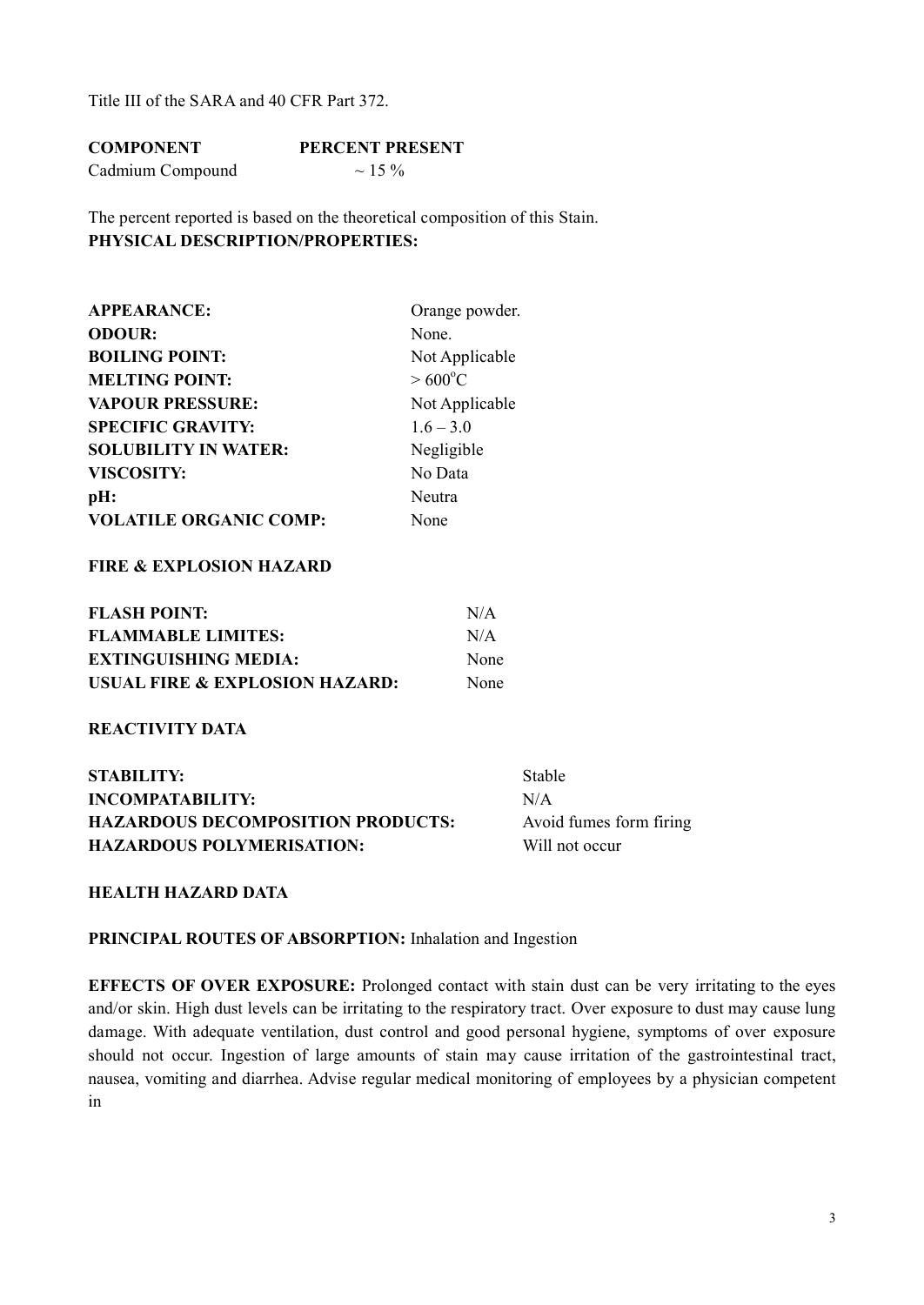industrial health.

# **CARCINOGECIT**Y: N/A

**EMERGENCY & FIRST AID PROCEDURES:** If overexposure is suspected move employees to fresh air; if breathing is difficult give oxygen. Call a physician. For dust in eyes, flush immediately with clean water and call a physician. If ingested, give large amounts of water to induce vomiting, only in conscious person.

**SOURCES OF HEALTH HAZARD DATA:** The MSDS was developed from information on the constituent substances of this stain material, not from test data on the stain itself.**PRECAUTIONS FOR SAFE HANDLING AND USE:**

# **STEPS TO BE TAKEN IN CASE MATERIAL IS RELEASED OR SPILLED:**

Uncontaminated material may be recovered and re-used. If contaminated, scoop, vacuum or wash into a receptacle or disposal.

**WASTE DISPOSAL METHOD:** Follow Federal or State and Local regulations for disposal.

**PRECAUTIONS TO BE TAKEN IN HANDLING AND STORAGE:** Protect containers against physical damage, store in a dry area away from feed and food products.

**OTHER PRECAUTIONS:** Employees should wash and change into clean clothes before going home.

# **CONTROL MEASURES**

**RESPIRATORY PROTECTION:** Use a NIOSH approved dust and/or fume respirator as necessary.

**VENTILATION:** Local Exhaust – Recommended for dust control; vent dust to collector.

**PROTECTIVE GLOVES:** Use judgment – work gloves recommended.

**EYE PROTECTION:** Use judgment – safety glasses recommended.

**OTHER PROTECTIVE CLOTHING OR EQUIPMENT:** Wear appropriate clean, protective clothing such as, but not limited to coveralls, smock, aprons, gloves, shoes and hats.

**WORK/HYGENIC PRACTICES:** Food, beverages and smoking materials should NOT be in the working area. Hygiene is very important; employees should wash thoroughly before eating, drinking or smoking.

# **REGULATORY INFORMATION: CLASSIFICATION AND LABELLING (EEC) Classification:** T **Label Information:**